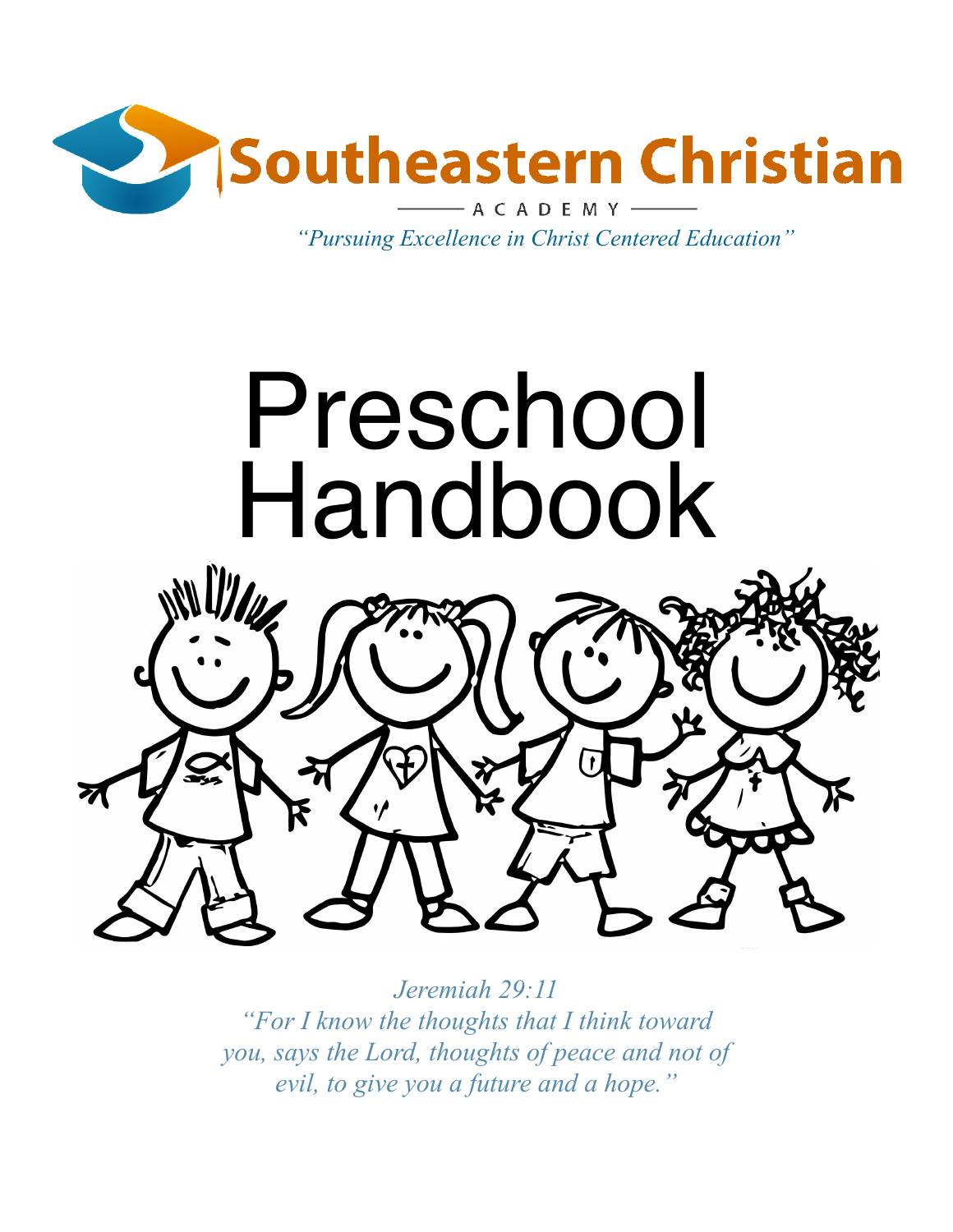# **PRESCHOOL HANDBOOK**

# **Introduction**

It is our belief that when parents and teachers include God in the instruction of their children, God will bless the learning experience mightily.

These children are already beginning to form important attitudes towards learning, each other, themselves and God. Having God in the curriculum adds an essential dimension to all that they learn in school.

We, as parents and teachers, have a great task influencing and encouraging children to grow into the person in whose image they were created.

# **Goals**

- Provide a setting in which every child can enjoy school.
- Help each child feel good about him or herself.
- Provide for each child's individual interest.
- Use the child's interests and background as a basis for classroom activities.
- Provide opportunities to learn academic skills through day-to-day activities in which children are naturally engaged.
- Help each child develop a good attitude and love for learning.
- Build awareness that the world about him or her is a creation of God.
- Provide each child with opportunities for developing problem-solving skills.
- Allow students to make decisions to help them develop decision-making skills.
- Develop the child's curiosity by encouraging questions.
- Provide opportunities for creativity.
- Encourage helpfulness and cooperation.
- Develop self-reliance and independence.
- Provide healthy social interaction among children.

*"These commandments I give you today are to be upon your hearts. Impress them on you children. Talk about them when you sit at home and when you walk along the road, when you lie down and and when you get up." Deuteronomy 6: 6-7*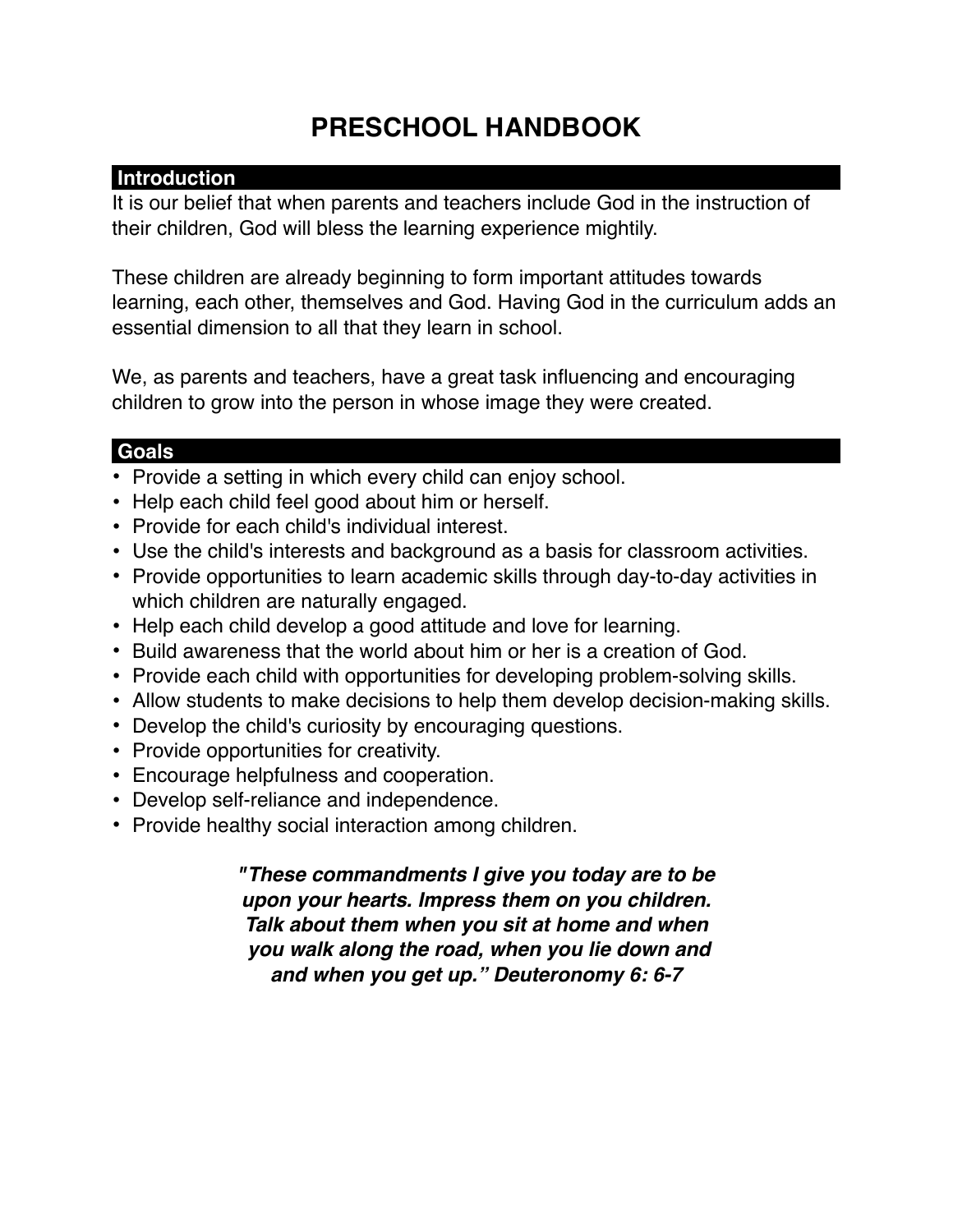# **Christian Training and Curriculum**

Our program is a Christ-centered curriculum, designed to help children grow mentally, physically, socially and spiritually; to enable them to have an abundant life, "full till it overflows". Our spiritual emphasis is not limited to one specific part of the day or to a specific method. We want to help children "love whatsoever things are true and pure and lovely and are of good report" through the life and teachings of Jesus in action, word and song.

The A Beka Pre-Kindergarten curriculum is used daily.

# **Licensure**

As a religious-sponsored program, the SCA preschool is inspected by state employees. SCA meets or exceeds the state standards outlined in the North Carolina Child Care Law and Rules published by the North Carolina Department of Human Services and undergo periodic government inspections, including:

- Annual inspections from the North Carolina Division of Child Development
- Semiannual inspections by the Brunswick County Health Department
- Annual inspections by the Brunswick County Fire Marshal

Additionally, through school accreditation we engage in an ongoing process of self- monitoring to ensure that we adhere to high standards of education and childcare.

# **School Day**

Classes begin and dismiss as follows:

|                             | <u>Begin</u> | <b>Dismissal</b> |  |
|-----------------------------|--------------|------------------|--|
| 3 and 4 year olds, full day | 7:30         | 5:30             |  |
| 3 and 4 year olds, half day | 7:30         | 12:00            |  |

Teachers do not arrive in the classrooms until 7:30A.M. Please do not drop off a child at the front door to go to the classroom alone. All preschool children must be walked to the classroom by an adult. Please do not leave a child in the classroom unless there is a teacher present. A late fee of \$1.00 will be charged every additional minute, if you are late picking up your child. Should you have an emergency, please notify the office that you will be late. If someone other than the regular person is picking up your child, we MUST have a written note that day from the parent as to whom we can dismiss the child.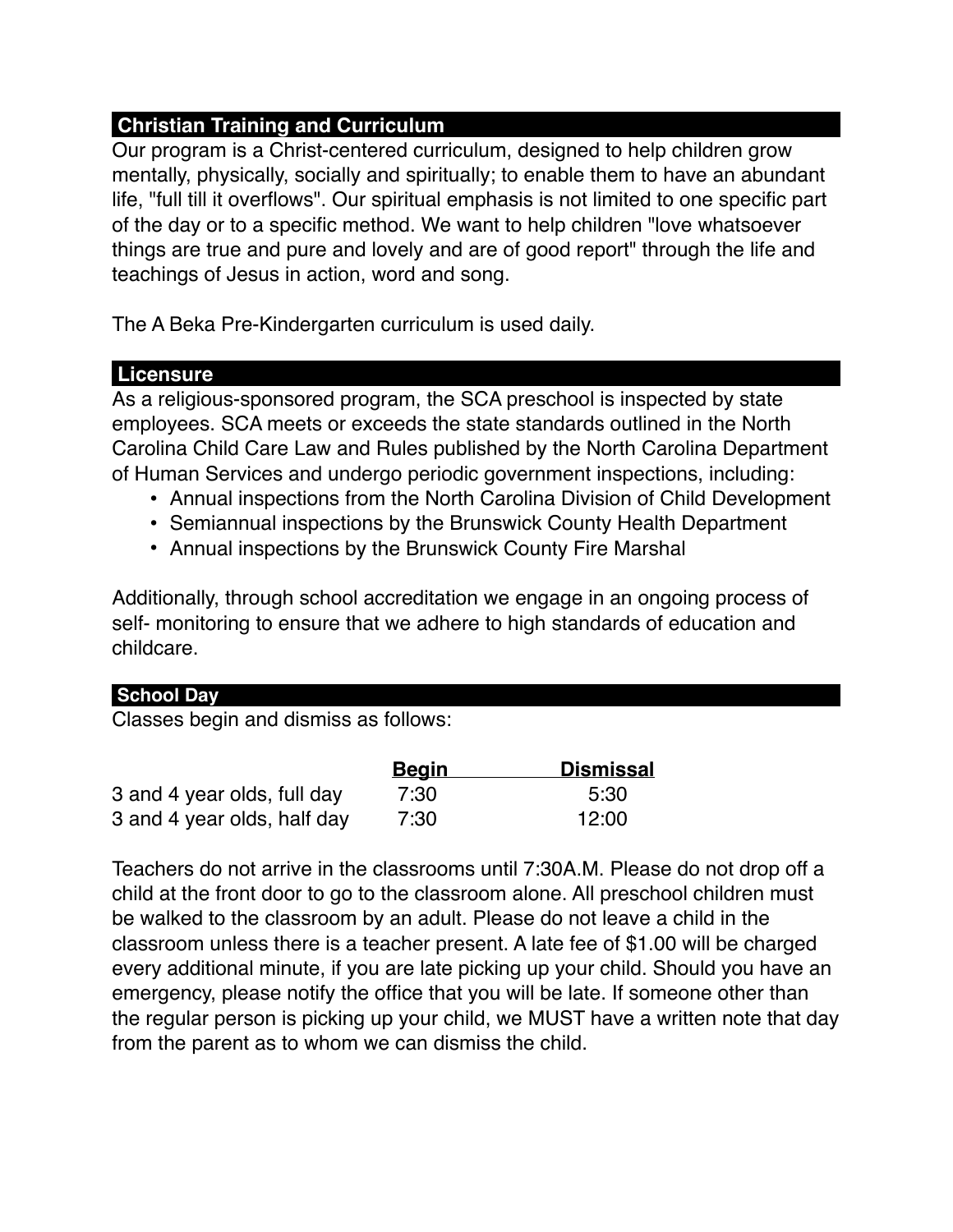#### **Hours of Operation**

We are open from 7:30am until 5:30pm, Monday through Friday.

Preschool will be closed the following holidays:

- Labor Day
- Veteran's Day
- Thanksgiving (Wednesday, Thursday and Friday)
- Christmas (We will be closed the equivalent of a week, depending on when Christmas falls each year. You will be notified in advance as to the dates we will be closed.)
- New Year's Day
- Martin Luther King Jr. Day
- President's Day
- Good Friday
- Easter Monday
- Memorial Day
- Fourth of July week

## **Lunch Time**

Each child should bring his or her own lunch in a bag or lunch box marked with the child's name. **Label and date all items that are to be refrigerated.** 

#### **Birthdays**

If you would like, for your child's birthday, you may bring cupcakes or other simple refreshments for a party at Snack Time. Please let the teachers know a couple of days in advance.

## **Class Parties**

Your child's class may have parties to celebrate the following occasions: Christmas, Thanksgiving, Valentines, Easter and the end of the school year. All of these celebration themes emphasize Jesus. We ask that each parent participate in the planning and preparation of at least one party during the year. There will be a sign-up sheet in your child's classroom at the beginning of the school year. Please follow the guidelines stated earlier in this handbook concerning class parties.

If collecting money for a teacher's gift, please do not specify a dollar amount to be given. Donations may be requested, but not required. It is our intent to be sensitive to all families and their needs.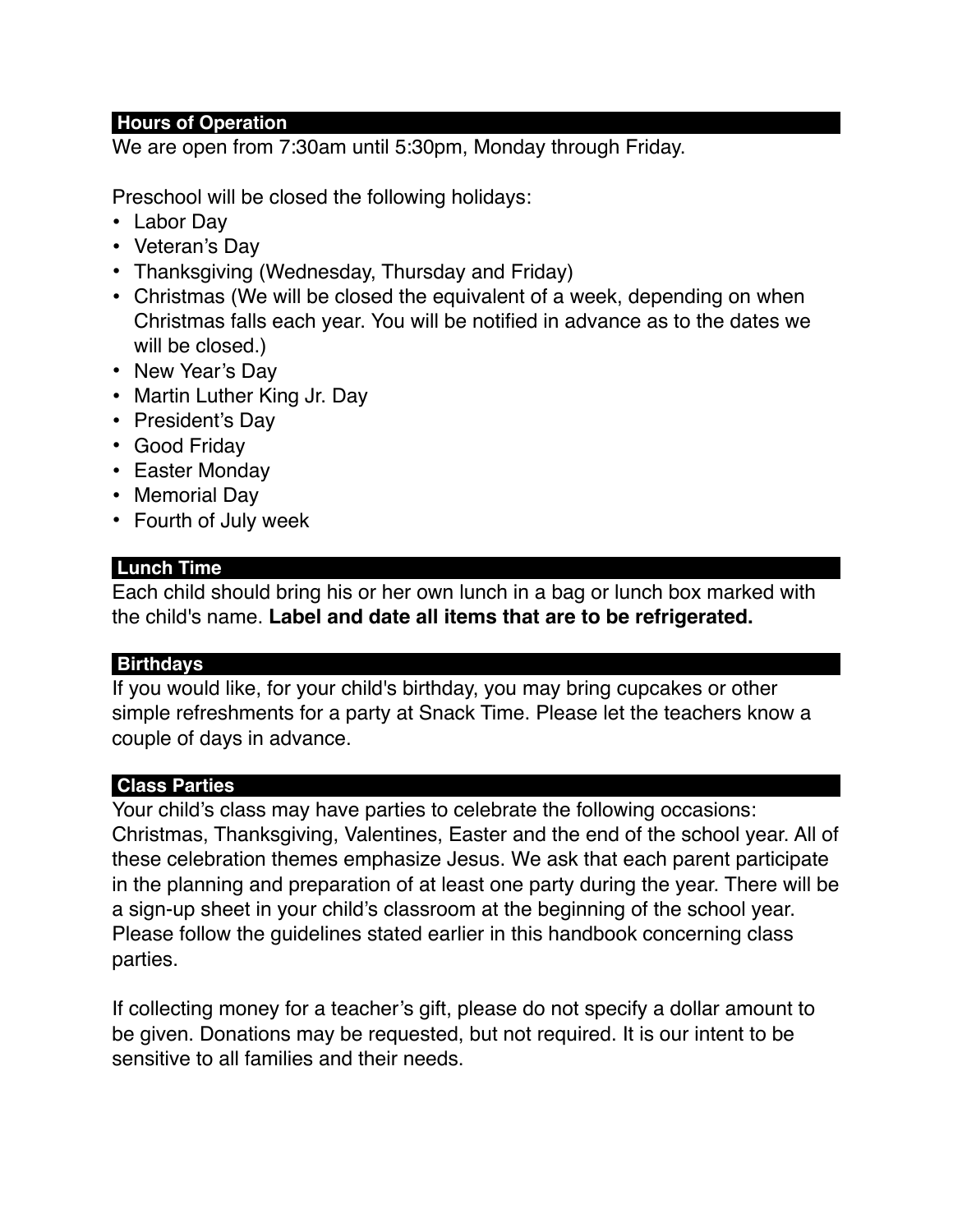## **Field Trips**

Our preschool classes will be scheduling several field trips throughout the year. The purpose of our field trips is to enhance our unit of study.

#### **Dress Code**

Loose and comfortable clothing that can be washed is advisable. Your child's coat, hat, gloves, sweater, book bags, etc., must be marked with his/her name. Since classes visit the playground daily, as weather permits, be sure your child has shoes that are appropriate for outdoor play. Please do not send your child to school in cowboy boots or cleats.

Hair should be kept clean and neat at all times with no distracting coloring or styles, such as mohawks, faux-hawks, rattails, etc. Hair must not be below the eyebrows unless it is pulled back.

Boys may not wear earrings. Girls may wear small earrings. No large-loop earrings may be worn due to safety issues.

Apply sunscreen to your child before coming to school if you feel it is necessary.

#### **Discipline**

At Southeastern Christian Academy we will discipline in a loving Christ-centered manner. We provide:

- Guidance that is positive
- Explanation of what is expected, what is acceptable, and what is not acceptable.

• Ways to help your child grow toward being responsible for his/her age and maturity level. Persistent misbehavior will result in a parent/teacher conference and may result in dismissal from the preschool.

#### **Biting**

We do not allow children who continue to bite other children to remain at SCA. A child will be given three chances to correct a biting habit before being dismissed. If a child bites another child and breaks the skin, the biting child will be immediately dismissed from the class.

#### **Conferences**

Conferences will be scheduled during the school year as deemed necessary by the parent or teacher.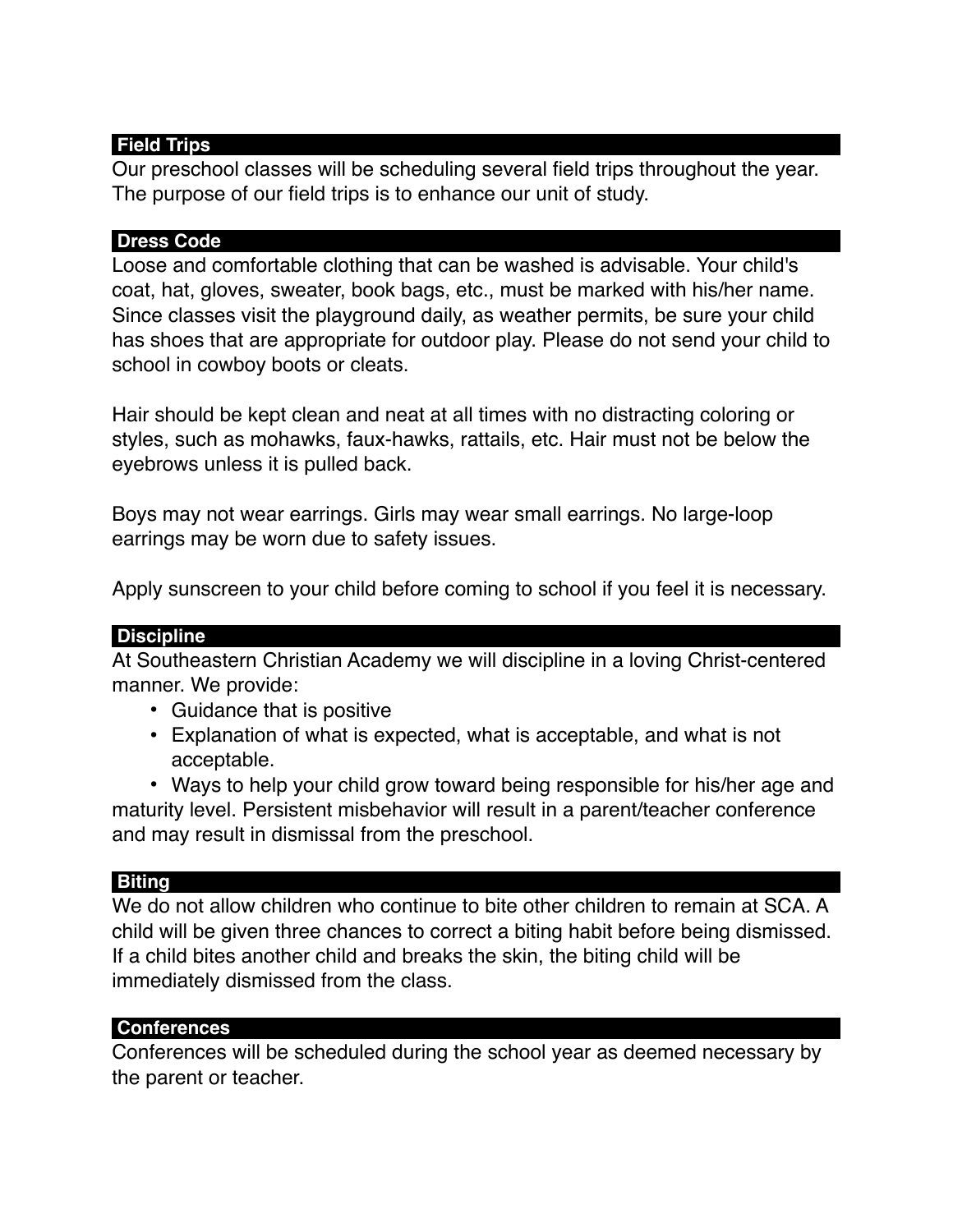## **Student Requirements**

All students must have the following in their records prior to starting school:

- a copy of the child's birth certificate proving the child will be the proper age of the class
- a medical form completed by a licensed physician each year through kindergarten
- a copy of the child's immunization record proving immunizations are up-to date

Three-year olds must be "potty trained" and able to clean themselves.

#### **Immunizations**

Children attending childcare centers or homes must receive shots – or immunizations.

| By This Age:                               | <b>Children Need These Shots:</b> |         |       |           |         |       |       |  |
|--------------------------------------------|-----------------------------------|---------|-------|-----------|---------|-------|-------|--|
| 3 months                                   | 1 DTaP                            | 1 Polio |       | 1 Hib     | 1 Hep B | 1 PCV |       |  |
| 5 months                                   | 2 DTaP                            | 2 Polio |       | 2 Hib     | 2 Hep B | 2 PCV |       |  |
| 7 months                                   | 3 DTaP                            | 2 Polio |       | $2-3$ Hib | 2 Hep B | 3 PCV |       |  |
| $12-16$ months                             | 3 DTaP                            | 2 Polio | 1 MMR | $3-4$ Hib | 2 Hep B | 4 PCV | 1 Var |  |
| 19 months                                  | 4 DTaP                            | 3 Polio | 1 MMR | $3-4$ Hib | 3 Hep B | 4 PCV | 1 Var |  |
| 4 years or older (in child care only)      | 4 DTaP                            | 3 Polio | 1 MMR | $3-4$ Hib | 3 Hep B | 4 PCV | 1 Var |  |
| 4 years and older (and in<br>kindergarten) | 5 DTaP                            | 4 Polio | 2 MMR | 3-4 Hib   | 3 Hep B | 4 PCV | 2 Var |  |

\*Children must receive their last DTaP, Polio, and MMR before they start kindergarten and after age 4.

- \*\* Children beyond their 5th birthday are not required to receive any Hib vaccine.
- + Vaccination required unless documentation of disease history. Acceptable documentation is letter from the child's parent, legal guardian or physician stating approximate date or age of the child's infection.

Note: Prevnar, Pneumococcal and Flu Vaccines are not required or reportable but are recommended

#### **Illnesses**

It is the policy of our school that children should not be sent to school when they have a contagious disease (chicken pox, measles, scarlet fever, impetigo, scabies, head lice, pinworms, pink eye, strep throat, etc.) We also ask that you do not send a child who is showing signs of illness. Such signs include fever,